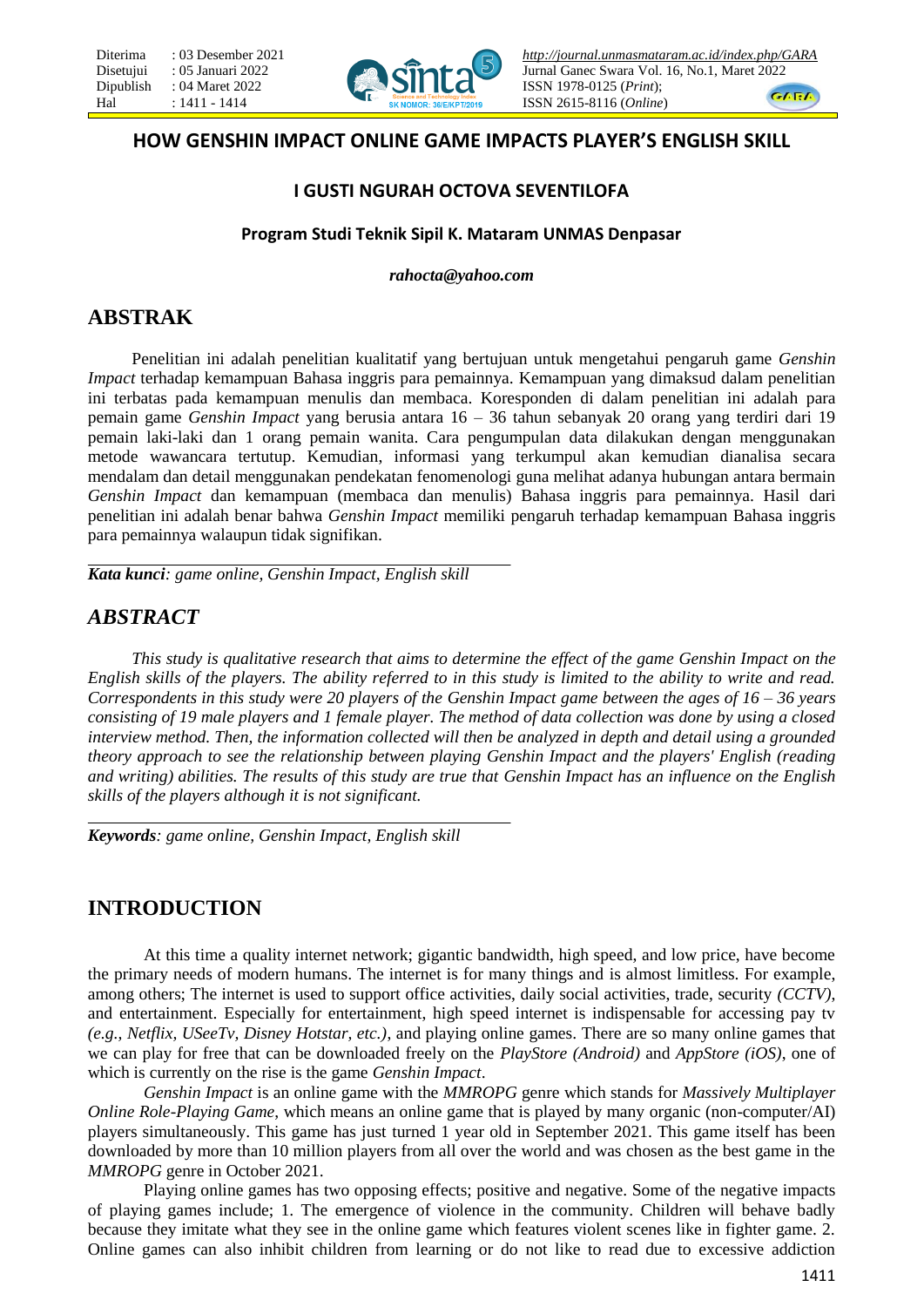obtained from the game. Excessive addiction can make children sometimes bring up undesirable traits such as violence against parents or against others (Al-Munajjid, 2016).

The positive impacts of playing games, namely; for someone who plays online games is to get pleasure and inner satisfaction as well as stress relief entertainment after a daily activity. Even now, many gamers (as gamers) have used these online games for business ventures, such as selling the highest coins obtained by gamers to other gamers at a predetermined price (Kautsar, 2019).

### **Formulation of The Problem**

There are several problem formulations that can be drawn from the explanations in the previous paragraphs, including; 1. Does playing *Genshin Impact* have a significant impact on the development of the players' English skills? 2. What are the important things that can be learned from the *Genshin Impact* game to help hone the players' English skills?

#### **Objectives And Benefits of The Research**

Seeing the above study between the positive and negative impacts of playing online games, it will be interesting if this research is aimed at finding the impact of playing the *Genshin Impact* game on the players' English skills

## **METHODS**

This research is a type of qualitative research, where the purpose of this research is to reveal, answer, and explain interesting phenomena or cases that occur in people's lives (Sugiyono, 2012).

The approach used in this research is a phenomenological approach. The qualitative research method with a phenomenological approach according to Creswell (in Sugiyono, 2014) is one type of qualitative approach where in this type of approach the researcher conducts an observation on participants to find out the phenomena that occur in the participants' lives. This is done as a form of data collection by researchers which is then processed to find the meaning of what has been stated by the participants. Furthermore, Daymon (2008) in his book reveals that there are several kinds of studies conducted in qualitative research methods with a phenomenological approach. The first is social phenomenology, namely social phenomenological research where researchers conduct research that focuses on social action and group experiences. The second is transcendental phenomenology which explains that this research emphasizes the individual experience of a person and the third is hermeneutical phenomenology, namely in this study the researcher interprets the text according to the cultural context, situation and history in which a phenomenon occurs. In this study, a more appropriate approach to answer the formulation of the problem above is the social phenomenological approach.

Data are collected by means of interviews. The research subjects are asked the same questions about the *Genshin Impact* game they played, personal experiences when playing the game, and what things they got from playing the game that were directly related to their English skills. Interviews were conducted using direct and indirect interview methods. Direct interviews were conducted with research subjects who were in one area or a radius of 5-7 km from the researcher's house. Then, indirect interviews are conducted online to research subjects who are not included in the above conditions. The data collected after conducting the interview will be analyzed comprehensively, then data that is not related to the English language ability of the research subjects will be given a different label and will be analyzed separately, or if not needed the data can be directly eliminated.

## **FINDINGS AND DISCUSSIONS**

The term online game comes from the term *MMORPG (Massively Multiplayer Online Role-Playing Game*), which is an extension of the type of role-playing game that has multiplayer facilities, a player can connect a computer to a server, through the server, can play simultaneously with thousands of players. around the world. This game is the same as the type of Role-Playing Game, namely the players in the game. *MMORPGs* will be faced with various challenges and opportunities to improve the abilities of the characters they play (Hermawan, 2009). Online games can also be interpreted as games that can train a person's intellectual agility in taking action decisions in games by achieving certain targets (Alam, 2010).

The negative impacts of online games according to Yee (2002) include; 1. Addicted to playing, 2. Only focus on games, 3. Indifference to the surrounding environment, 4. Conflict occurs between game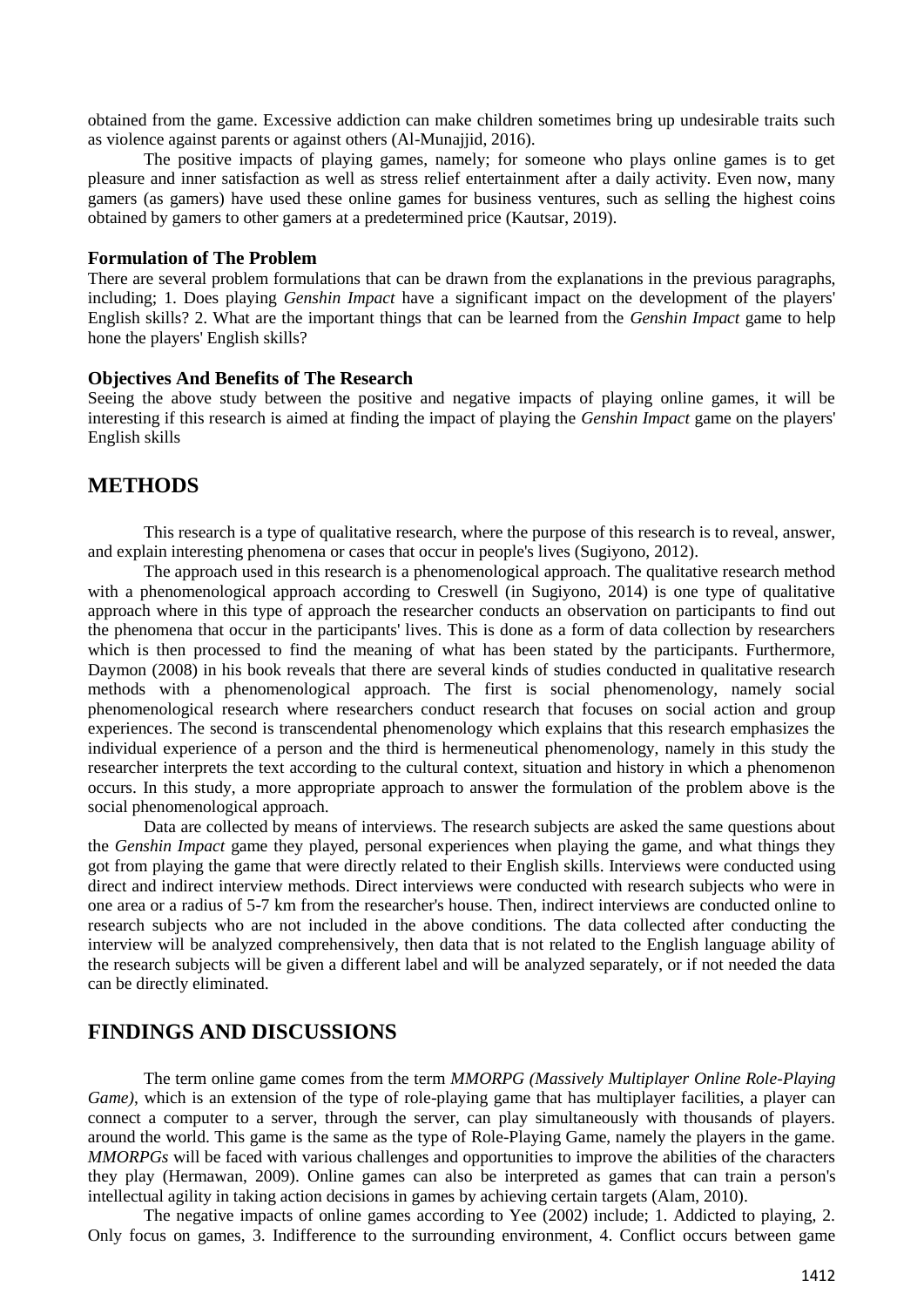addicts and the people in their environment, 5. Has little social interaction in the real world, 6. Feeling dissatisfied if not playing games. Then the positive impact of playing online games, namely; 1. Train complex skills and higher dexterity, 2. Improve concentration, 3. Improve hand and eye coordination, 4. Improve reading skills, 5. Improve English skills, 6. Improve typing skills (Poetoe, 2012).

The definition of skill according to Dunette (1976) is the required capacity to carry out several tasks which are the development of the results of training and experience gained. The term skilled is usually used to describe the level of varying abilities of a person. Skills are the ability to operate work easily and carefully (Widiastuti and Muktiani, 2010: 49). Meanwhile, according to Hari Amirullah (2003:17) the term skilled is also defined as an act or task, and as an indicator of a proficiency level. Based on this description, it can be concluded that *English skill* is the level of a person's ability to master English which includes reading, writing, listening, speaking, and vocabulary skills.

From the explanation above, a connection can be drawn based on data obtained from interviews, that most agree with the positive and negative effects of playing the game *Genshin Impact*. Some of them even have their own filters or tips to reduce the negative effects of playing online games. For example; 1. Limiting the volume and intensity of playing games, 2. Choosing a certain time to play games - usually when the time for daily activities is still loose, 3. Making an appointment to play with other players in advance due to busy office activities for players who work full-time.

Poetoe's opinion (2012) confirms that playing the *Genshin Impact* game which is included in online games has an influence on the players' English skills, but it is not known how significant the effect is. Most of them admitted that their English skills were increasing but not rapidly. This is because not all research subjects use English as the default language in the *Genshin Impact* game. Game developers even provide the game's default language feature which is practically complete, starting from Russian, English, Mandarin, Japanese, Korean, there is even an option to use Indonesian as the game's default language. Not a few of the research subjects use Indonesian as their game's default language, the reason is that it makes it easier for them to understand the instructions in the game better than using English where they feel a little bothered to translate when they find words that are difficult to understand.

Important things that can be learned from playing the game *Genshin Impact* according to the data collected, namely; 1. Improve team collaboration and coordination, 2. Increase tolerance between players, 3. Teach players to be better at time management, 4. Increase creativity, 5. Help the critical thinking process, and 6. Playing games can be an option to find additional income for game content creators. These things are not significantly related to English skills, this is because new things related to English are not found in the game.

## **CLOSING**

### **Conclusion**

Poetoe's opinion (2012) confirms that playing the *Genshin Impact* game which is included in online games has an influence on the players' English skills, but it is not known how significant the effect is. This is because not all research subjects use English as the default language in the *Genshin Impact* game. Game developers even provide the game's default language feature which is practically complete, starting from Russian, English, Mandarin, Japanese, Korean, there is even an option to use Indonesian as the game's default language. Not a few of the research subjects use Indonesian as their game's default language, the reason is that it makes it easier for them to understand the instructions in the game better than using English where they feel a little bothered to translate when they find words that are difficult to understand.

#### **Suggestion**

This research cannot be said to be satisfactory, because the research time is short and the data obtained are also very limited. To determine the magnitude of the influence of playing the game *Genshin Impact* on the English skills of the players, it is necessary to carry out further research using quantitative methods.

### **REFERENCES**

Alam, M. F. (2010). *Pengertian Game Online dan Sejarahnya.* Pustaka Setia: Bandung. Page 13 Al-Munajjid, S.M. (2016). *Bahaya Game.* Aqwam Medika: Jakarta. Page 12 Amirullah, H. (2003). *Alat Evaluasi Keterampilan: Jurnal Nasional Pendidikan Jasmani dan Ilmu Keolahragaan*. Jakarta: Depdiknas.